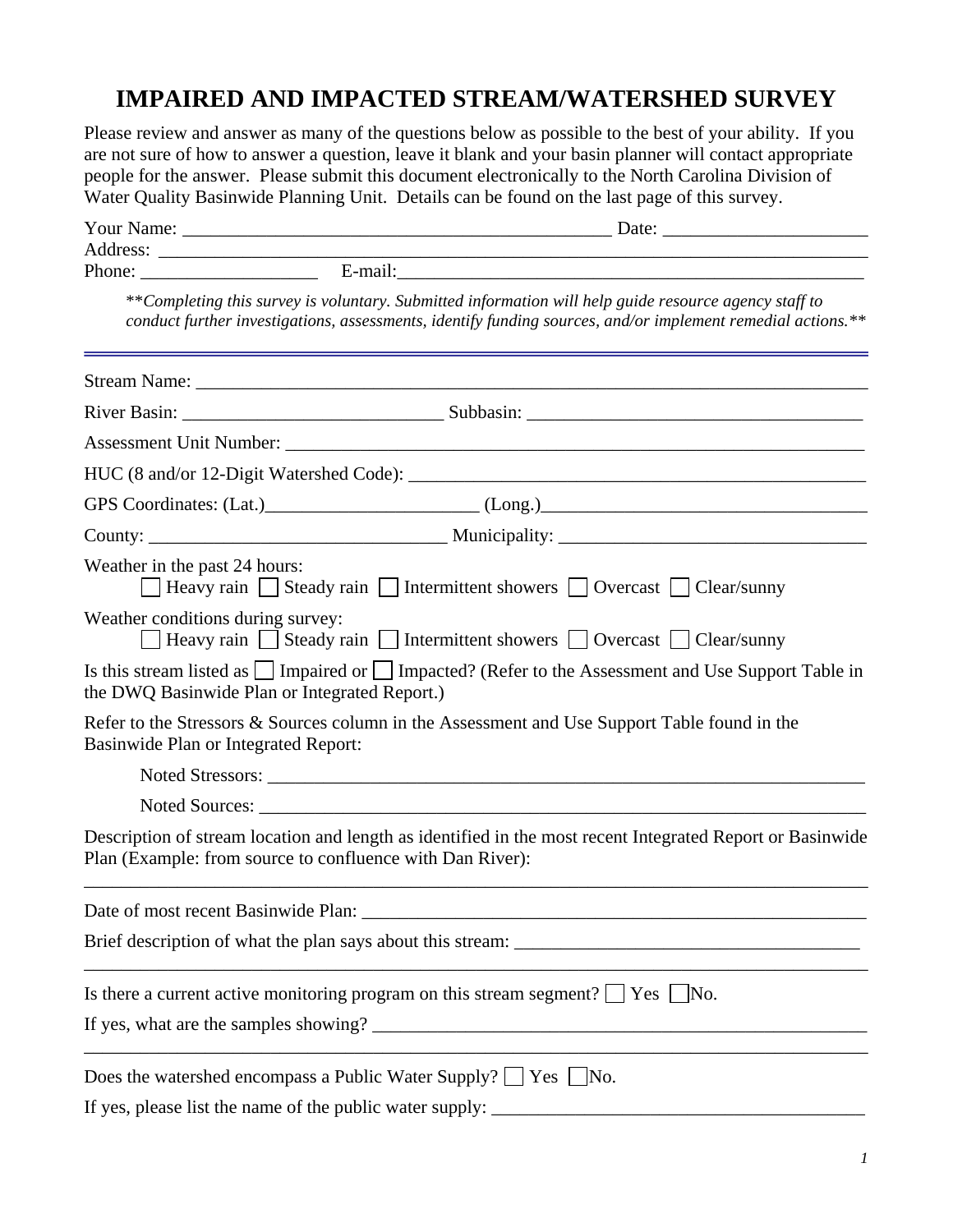### **PART I: In-Stream at the Impaired or Impacted stream segment - This area includes the streambed and streambanks throughout the named Impaired or Impacted stream segment.**

1. Is the identified stream a natural stream or a stream modified by human activity? (*e.g. channelized*)

 $\Box$  Yes  $\Box$  No If yes, describe modification:  $\Box$ 

 $\Box$  Yes  $\Box$  No (If no, please continue to question #5.)

3. If yes, is the excessive sedimentation coming from:

Adjacent land area

Other sources within the watershed upstream of the identified stream segment

 $\overline{\phantom{a}}$  ,  $\overline{\phantom{a}}$  ,  $\overline{\phantom{a}}$  ,  $\overline{\phantom{a}}$  ,  $\overline{\phantom{a}}$  ,  $\overline{\phantom{a}}$  ,  $\overline{\phantom{a}}$  ,  $\overline{\phantom{a}}$  ,  $\overline{\phantom{a}}$  ,  $\overline{\phantom{a}}$  ,  $\overline{\phantom{a}}$  ,  $\overline{\phantom{a}}$  ,  $\overline{\phantom{a}}$  ,  $\overline{\phantom{a}}$  ,  $\overline{\phantom{a}}$  ,  $\overline{\phantom{a}}$ 

 $\Box$  A tributary feeding into the identified stream segment (list name of the tributary)

4. Are there any current in-stream projects on the identified stream segment or upstream of the identified segment that are contributing sediment to the identified stream segment?

\_\_\_\_\_\_\_\_\_\_\_\_\_\_\_\_\_\_\_\_\_\_\_\_\_\_\_\_\_\_\_\_\_\_\_\_\_\_\_\_\_\_\_\_\_\_\_\_\_\_\_\_\_\_\_\_\_\_\_\_\_\_\_\_\_\_\_\_\_\_\_\_\_\_\_\_\_\_\_\_\_\_\_\_

\_\_\_\_\_\_\_\_\_\_\_\_\_\_\_\_\_\_\_\_\_\_\_\_\_\_\_\_\_\_\_\_\_\_\_\_\_\_\_\_\_\_\_\_\_\_\_\_\_\_\_\_\_\_\_\_\_\_\_\_\_\_\_\_\_\_\_\_\_\_\_\_\_\_\_\_\_\_\_\_\_\_\_\_ \_\_\_\_\_\_\_\_\_\_\_\_\_\_\_\_\_\_\_\_\_\_\_\_\_\_\_\_\_\_\_\_\_\_\_\_\_\_\_\_\_\_\_\_\_\_\_\_\_\_\_\_\_\_\_\_\_\_\_\_\_\_\_\_\_\_\_\_\_\_\_\_\_\_\_\_\_\_\_\_\_\_\_\_ \_\_\_\_\_\_\_\_\_\_\_\_\_\_\_\_\_\_\_\_\_\_\_\_\_\_\_\_\_\_\_\_\_\_\_\_\_\_\_\_\_\_\_\_\_\_\_\_\_\_\_\_\_\_\_\_\_\_\_\_\_\_\_\_\_\_\_\_\_\_\_\_\_\_\_\_\_\_\_\_\_\_\_\_ \_\_\_\_\_\_\_\_\_\_\_\_\_\_\_\_\_\_\_\_\_\_\_\_\_\_\_\_\_\_\_\_\_\_\_\_\_\_\_\_\_\_\_\_\_\_\_\_\_\_\_\_\_\_\_\_\_\_\_\_\_\_\_\_\_\_\_\_\_\_\_\_\_\_\_\_\_\_\_\_\_\_\_\_

 $\Box$  Yes  $\Box$  No If yes, what type of project is it and are the stream disturbing effects from the projects temporary or long term?

5. Additional information (add any information here that helps describe the current water quality problems within the identified stream segment).

#### **PART II: Watershed Area - This area includes land beginning at the top of the streambank along the entire length of the identified Impaired or Impacted stream segment and extending away from the stream to the watershed boundary.**

1. Are there sources of excessive sediment and/or pollution delivery into the identified stream segment from the watershed area?  $\Box$  Yes  $\Box$  No

2. If yes, what are the sources? (check all that apply)

| $\Box$ Cropland                      |
|--------------------------------------|
| $\sqrt{\phantom{a}}$ Pasture/Hayland |
| □ Forestland                         |
| Road construction                    |
| $\Box$ Construction other than road  |
| $\vert$ Mining                       |
| Tributary stream (include name)      |
| $\Box$ Other (list source) _         |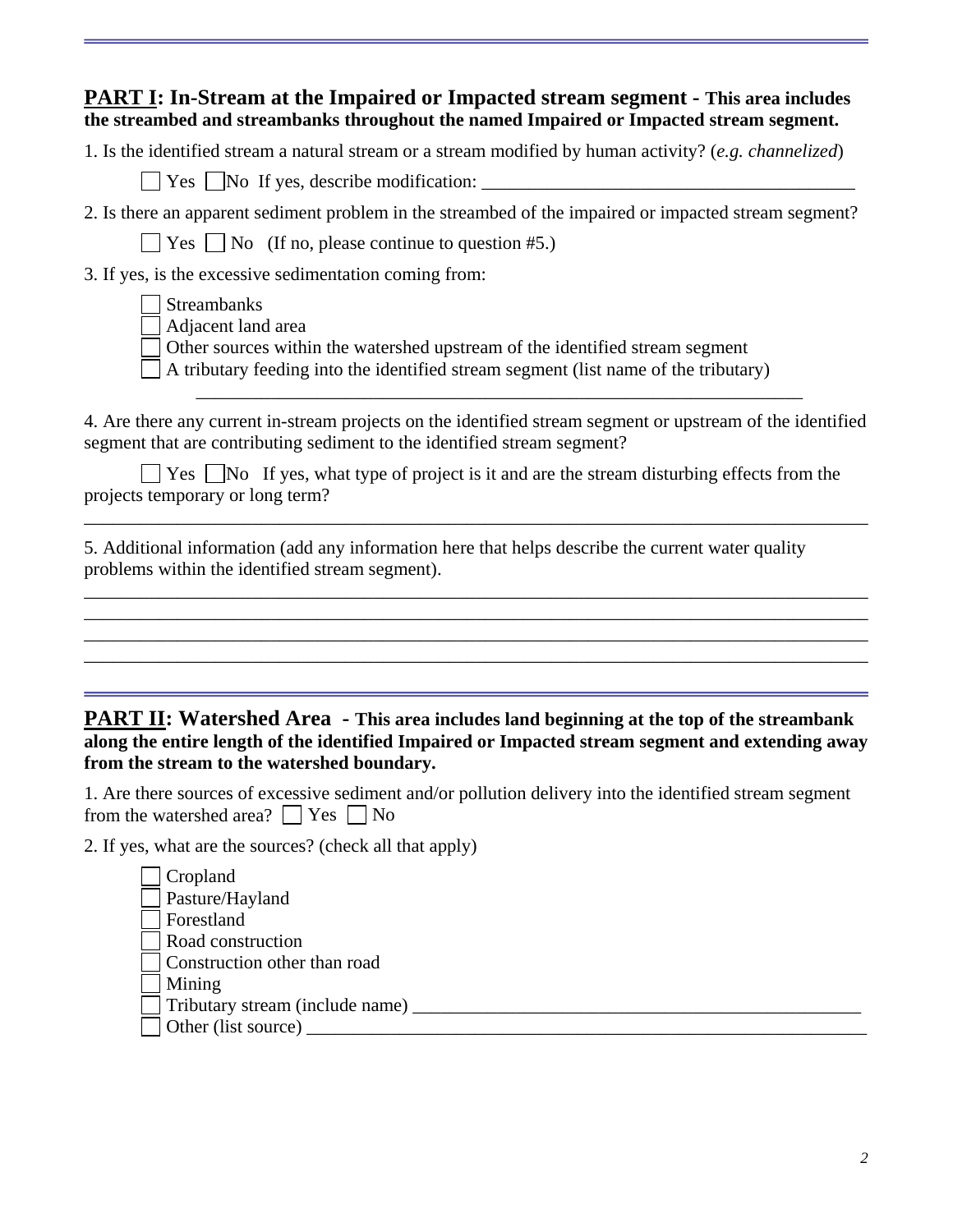3. Check the items listed below if they appear in this stream:

| Channelization                                                        |
|-----------------------------------------------------------------------|
| Livestock access                                                      |
| Pesticide mixing stations                                             |
| Outfall pipes and sources (stormwater, septic systems, unknown, etc.) |
| Permitted discharges                                                  |
| Development                                                           |
| Road crossings                                                        |
| Trout farms                                                           |
| Periods of no flow                                                    |
| Swamp drainage                                                        |
| Other (list items)                                                    |
|                                                                       |

| 4. Estimate the percentage of stream miles in the watershed that are buffered: |      |
|--------------------------------------------------------------------------------|------|
| Estimate of average buffer width (feet):                                       | feet |

\_\_\_\_\_\_\_\_\_\_\_\_\_\_\_\_\_\_\_\_\_\_\_\_\_\_\_\_\_\_\_\_\_\_\_\_\_\_\_\_\_\_\_\_\_\_\_\_\_\_\_\_\_\_\_\_\_\_\_\_\_\_\_\_\_\_\_\_\_\_\_\_\_\_\_\_\_\_\_\_\_\_\_\_ \_\_\_\_\_\_\_\_\_\_\_\_\_\_\_\_\_\_\_\_\_\_\_\_\_\_\_\_\_\_\_\_\_\_\_\_\_\_\_\_\_\_\_\_\_\_\_\_\_\_\_\_\_\_\_\_\_\_\_\_\_\_\_\_\_\_\_\_\_\_\_\_\_\_\_\_\_\_\_\_\_\_\_\_ \_\_\_\_\_\_\_\_\_\_\_\_\_\_\_\_\_\_\_\_\_\_\_\_\_\_\_\_\_\_\_\_\_\_\_\_\_\_\_\_\_\_\_\_\_\_\_\_\_\_\_\_\_\_\_\_\_\_\_\_\_\_\_\_\_\_\_\_\_\_\_\_\_\_\_\_\_\_\_\_\_\_\_\_

What is the typical buffer vegetation (grass, shrubs, trees, etc.): \_\_\_\_\_\_\_\_\_\_\_\_\_\_\_\_\_\_\_\_\_\_\_\_\_\_

5. Describe land use changes in the watershed over the past 5-10 years:

6. If possible, descried the extent of existing BMPs in the watershed area (within the past 10 years):

**Name of BMP** (*e.g. livestock exclusion, stormwater retention, streamside buffers, etc*) **Est. Units/ Amount** (*e.g. 28 units*)

**Funding Source** (*e.g. ACSP, EQIP, 319, EEP*)

**Cost** (\$)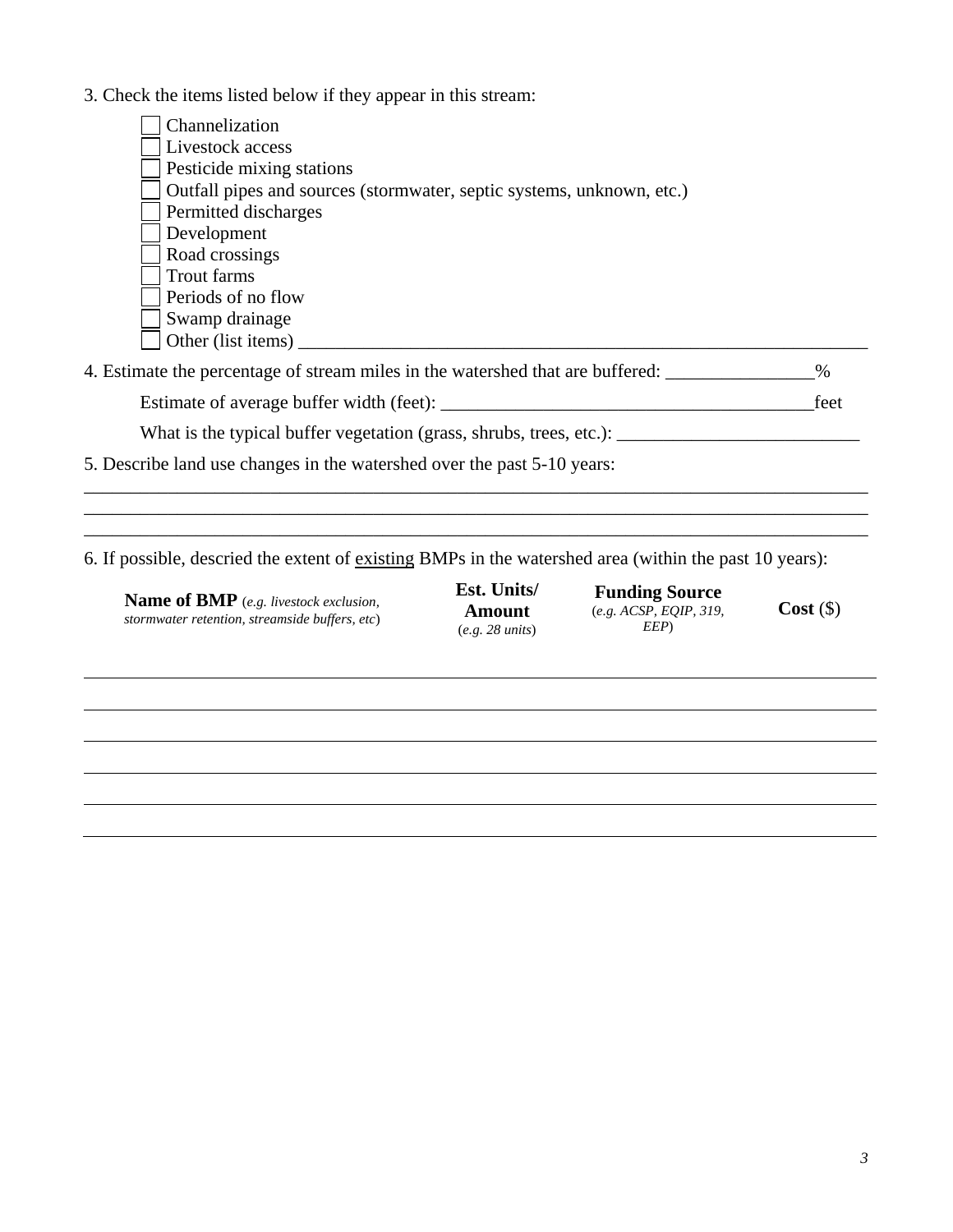### **PART III: Actions Needed to Address Problems**

1. Recommended Actions to Address Identified Problems: *(e.g. riparian buffer rehabilitation; livestock exclusion; agrichemical handling facility; landowner education/outreach; stormwater retention pond, etc)*

*\_\_\_\_\_\_\_\_\_\_\_\_\_\_\_\_\_\_\_\_\_\_\_\_\_\_\_\_\_\_\_\_\_\_\_\_\_\_\_\_\_\_\_\_\_\_\_\_\_\_\_\_\_\_\_\_\_\_\_\_\_\_\_\_\_\_\_\_\_\_\_\_\_\_\_\_\_\_\_\_\_\_\_\_\_\_\_\_\_\_\_\_\_\_\_\_\_\_\_\_\_\_\_\_\_\_\_\_\_\_\_\_ \_\_\_\_\_\_\_\_\_\_\_\_\_\_\_\_\_\_\_\_\_\_\_\_\_\_\_\_\_\_\_\_\_\_\_\_\_\_\_\_\_\_\_\_\_\_\_\_\_\_\_\_\_\_\_\_\_\_\_\_\_\_\_\_\_\_\_\_\_\_\_\_\_\_\_\_\_\_\_\_\_\_\_\_\_\_\_\_\_\_\_\_\_\_\_\_\_\_\_\_\_\_\_\_\_\_\_\_\_\_\_\_*

*\_\_\_\_\_\_\_\_\_\_\_\_\_\_\_\_\_\_\_\_\_\_\_\_\_\_\_\_\_\_\_\_\_\_\_\_\_\_\_\_\_\_\_\_\_\_\_\_\_\_\_\_\_\_\_\_\_\_\_\_\_\_\_\_\_\_\_\_\_\_\_\_\_\_\_\_\_\_\_\_\_\_\_\_\_\_\_\_\_\_\_\_\_\_\_\_\_\_\_\_\_\_\_\_\_\_\_\_\_\_\_\_ \_\_\_\_\_\_\_\_\_\_\_\_\_\_\_\_\_\_\_\_\_\_\_\_\_\_\_\_\_\_\_\_\_\_\_\_\_\_\_\_\_\_\_\_\_\_\_\_\_\_\_\_\_\_\_\_\_\_\_\_\_\_\_\_\_\_\_\_\_\_\_\_\_\_\_\_\_\_\_\_\_\_\_\_\_\_\_\_\_\_\_\_\_\_\_\_\_\_\_\_\_\_\_\_\_\_\_\_\_\_\_\_* 2. Potential barriers or limiting factors to solving identified problems: \_\_\_\_\_\_\_\_\_\_\_\_\_\_\_\_\_\_\_\_\_\_\_\_\_\_\_\_\_\_\_\_\_\_\_\_\_\_\_\_\_\_\_\_\_\_\_\_\_\_\_\_\_\_\_\_\_\_\_\_\_\_\_\_\_\_\_\_\_\_\_\_\_\_\_\_\_\_\_\_\_\_\_\_ \_\_\_\_\_\_\_\_\_\_\_\_\_\_\_\_\_\_\_\_\_\_\_\_\_\_\_\_\_\_\_\_\_\_\_\_\_\_\_\_\_\_\_\_\_\_\_\_\_\_\_\_\_\_\_\_\_\_\_\_\_\_\_\_\_\_\_\_\_\_\_\_\_\_\_\_\_\_\_\_\_\_\_\_ \_\_\_\_\_\_\_\_\_\_\_\_\_\_\_\_\_\_\_\_\_\_\_\_\_\_\_\_\_\_\_\_\_\_\_\_\_\_\_\_\_\_\_\_\_\_\_\_\_\_\_\_\_\_\_\_\_\_\_\_\_\_\_\_\_\_\_\_\_\_\_\_\_\_\_\_\_\_\_\_\_\_\_\_ \_\_\_\_\_\_\_\_\_\_\_\_\_\_\_\_\_\_\_\_\_\_\_\_\_\_\_\_\_\_\_\_\_\_\_\_\_\_\_\_\_\_\_\_\_\_\_\_\_\_\_\_\_\_\_\_\_\_\_\_\_\_\_\_\_\_\_\_\_\_\_\_\_\_\_\_\_\_\_\_\_\_\_\_ *The following two questions are primarily aimed at resource professionals familiar with the costs of Best Management Practice.*  3. Resources (other than cost share) needed to solve identified problems (show resources for staff, equipment): **Item Units/ Amount Estimated Cost** (\$) 4. Estimate the extent of BMPs needed on this stream segment (please list in order of priority): **Name of BMP** *(e.g. livestock exclusion)* **Quantity Needed** *(acres, feet, units, etc.)* **Estimated Cost** (\$)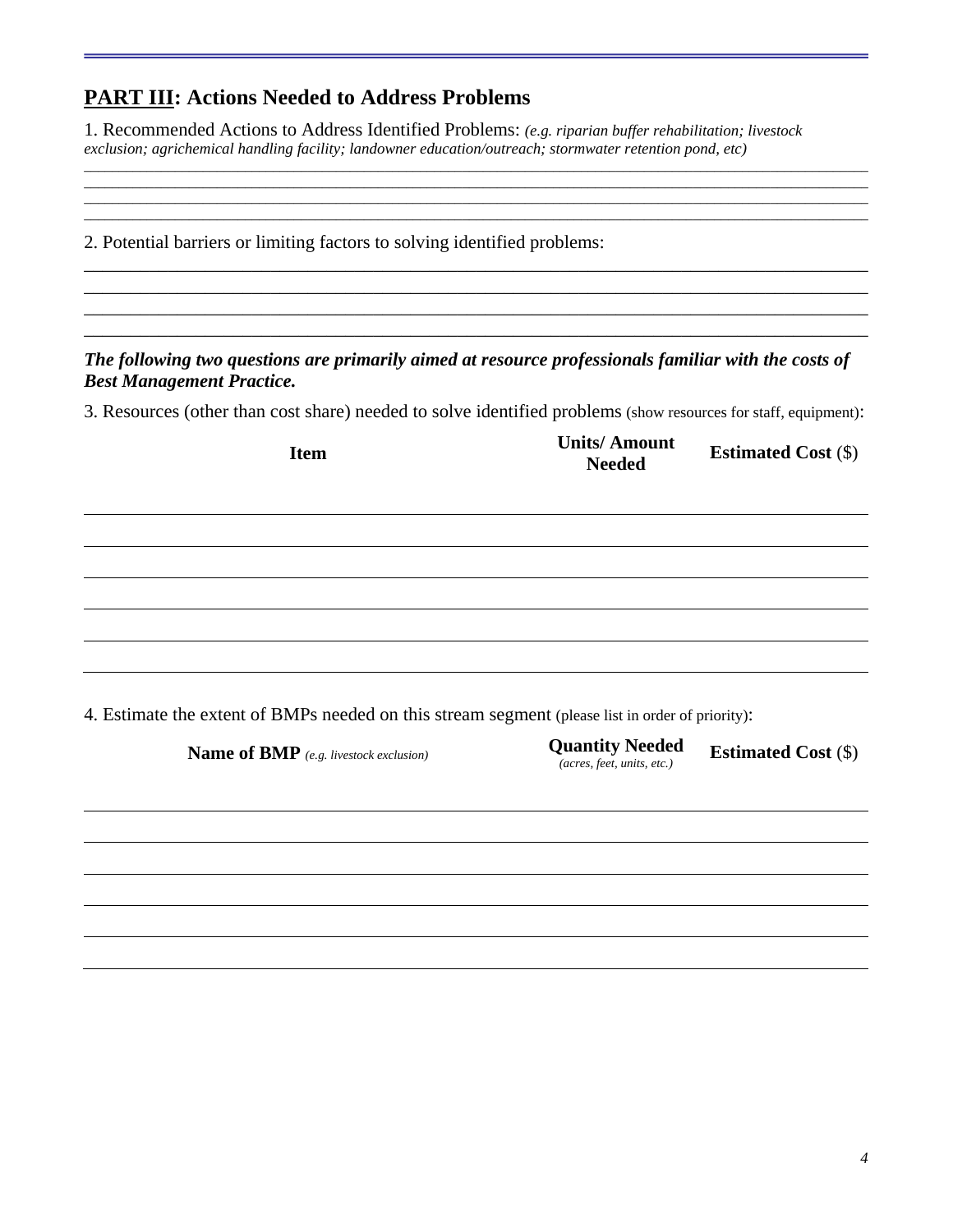## **PART IV: – Estimates of land uses in the watershed.**

1. Major Land Uses in the Watershed (check all that apply)

|                                                 | <b>Streamside</b><br>(up to 50') | Within 1000'<br>of stream | <b>Within</b><br>Watershed |
|-------------------------------------------------|----------------------------------|---------------------------|----------------------------|
| <b>Residential:</b>                             |                                  |                           |                            |
| Single-family housing                           |                                  |                           |                            |
| <b>Apartment/Condo Buildings</b>                |                                  |                           |                            |
| Lawn/Gardens                                    |                                  |                           |                            |
| Parking Lot                                     |                                  |                           |                            |
|                                                 |                                  |                           |                            |
| <b>Commercial / Industrial / Institutional:</b> |                                  |                           |                            |
| Commercial (stores, restaurants, etc.)          |                                  |                           |                            |
| Auto repair/gas station                         |                                  |                           |                            |
| Industrial                                      |                                  |                           |                            |
| Sewage treatment facility                       |                                  |                           |                            |
| Sewage treatment lines/manholes                 |                                  |                           |                            |
| Institutions (schools, offices)                 |                                  |                           |                            |
| Landfill                                        |                                  |                           |                            |
| Junkyard                                        |                                  |                           |                            |
|                                                 |                                  |                           |                            |
| Forest / Park / Greenway:                       |                                  |                           |                            |
| <b>National/State Forest</b>                    |                                  |                           |                            |
| <b>Recreational Facility</b>                    |                                  |                           |                            |
| Woods/Greenway                                  |                                  |                           |                            |
| <b>Golf Courses</b>                             |                                  |                           |                            |
| Vegetative strips/buffers                       |                                  |                           |                            |
|                                                 |                                  |                           |                            |
| Agriculture / Rural:                            |                                  |                           |                            |
| Grazing land                                    |                                  |                           |                            |
| Cropland                                        |                                  |                           |                            |
| Animal feedlot                                  |                                  |                           |                            |
| Isolated farm                                   |                                  |                           |                            |
| Fallow field                                    |                                  |                           |                            |
| Fish hatchery                                   |                                  |                           |                            |
| Tree farm                                       |                                  |                           |                            |
|                                                 |                                  |                           |                            |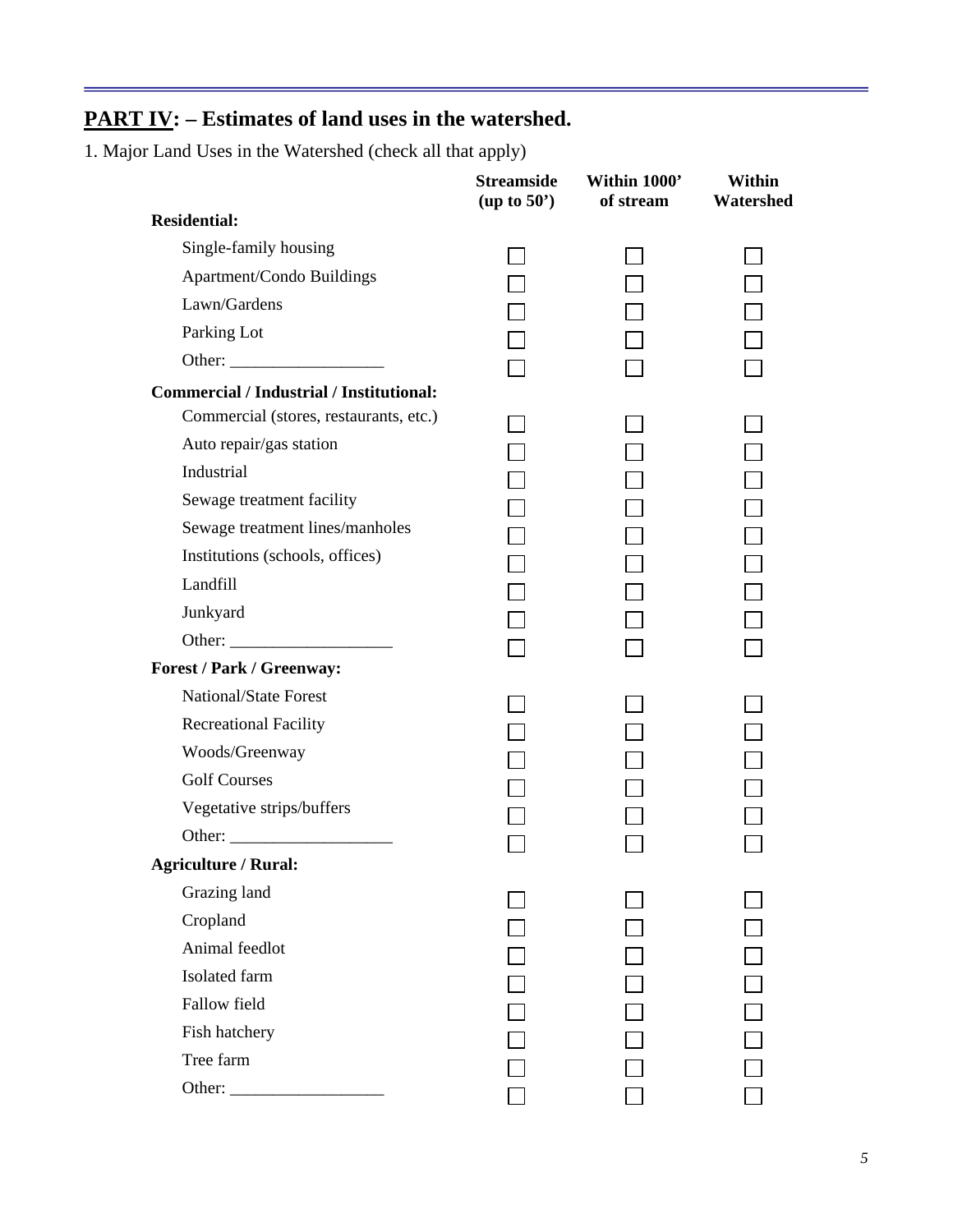2. Summary of major land uses in the watershed (use approximate percentage)

| Residential:<br>%        |   |               |
|--------------------------|---|---------------|
| Commercial/Industrial:   | % |               |
| Forest/Parkway/Greenway: |   | $\frac{0}{0}$ |
| Agriculture/Rural:<br>%  |   |               |
| Other:<br>℆              |   |               |

3. Major Land Use Activities in the Watershed (check all that apply)

|                                     | <b>Streamside</b><br>(up to 50') | Within 1000'<br>of stream | <b>Within</b><br>Watershed |
|-------------------------------------|----------------------------------|---------------------------|----------------------------|
| <b>Construction:</b>                |                                  |                           |                            |
| Building (residential)              |                                  |                           |                            |
| Building (commercial)               |                                  |                           |                            |
| Roadway                             |                                  |                           |                            |
| <b>Bridge</b>                       |                                  |                           |                            |
|                                     |                                  |                           |                            |
| Logging                             |                                  |                           |                            |
| Selective logging                   |                                  |                           |                            |
| Intensive logging                   |                                  |                           |                            |
|                                     |                                  |                           |                            |
| <b>Mining</b>                       |                                  |                           |                            |
| Instream mining                     |                                  |                           |                            |
| Strip mining                        |                                  |                           |                            |
| Pit mining                          |                                  |                           |                            |
| Abandoned mine                      |                                  |                           |                            |
| Quarry                              |                                  |                           |                            |
|                                     |                                  |                           |                            |
| <b>Recreation</b>                   |                                  |                           |                            |
| Municipal/private recreation fields |                                  |                           |                            |
| <b>Bicycling</b> trails             |                                  |                           |                            |
| Off-road vehicle trails             |                                  |                           |                            |
| Boat ramp                           |                                  |                           |                            |
| Jogging/hiking trails               |                                  |                           |                            |
| Swimming area                       |                                  |                           |                            |
| Fishing area                        |                                  |                           |                            |
| Picnic area                         |                                  |                           |                            |
| Golf course                         |                                  |                           |                            |
| Campground/trailer park             |                                  |                           |                            |
| Power boating/jet skis              |                                  |                           |                            |
| Other:                              |                                  |                           |                            |